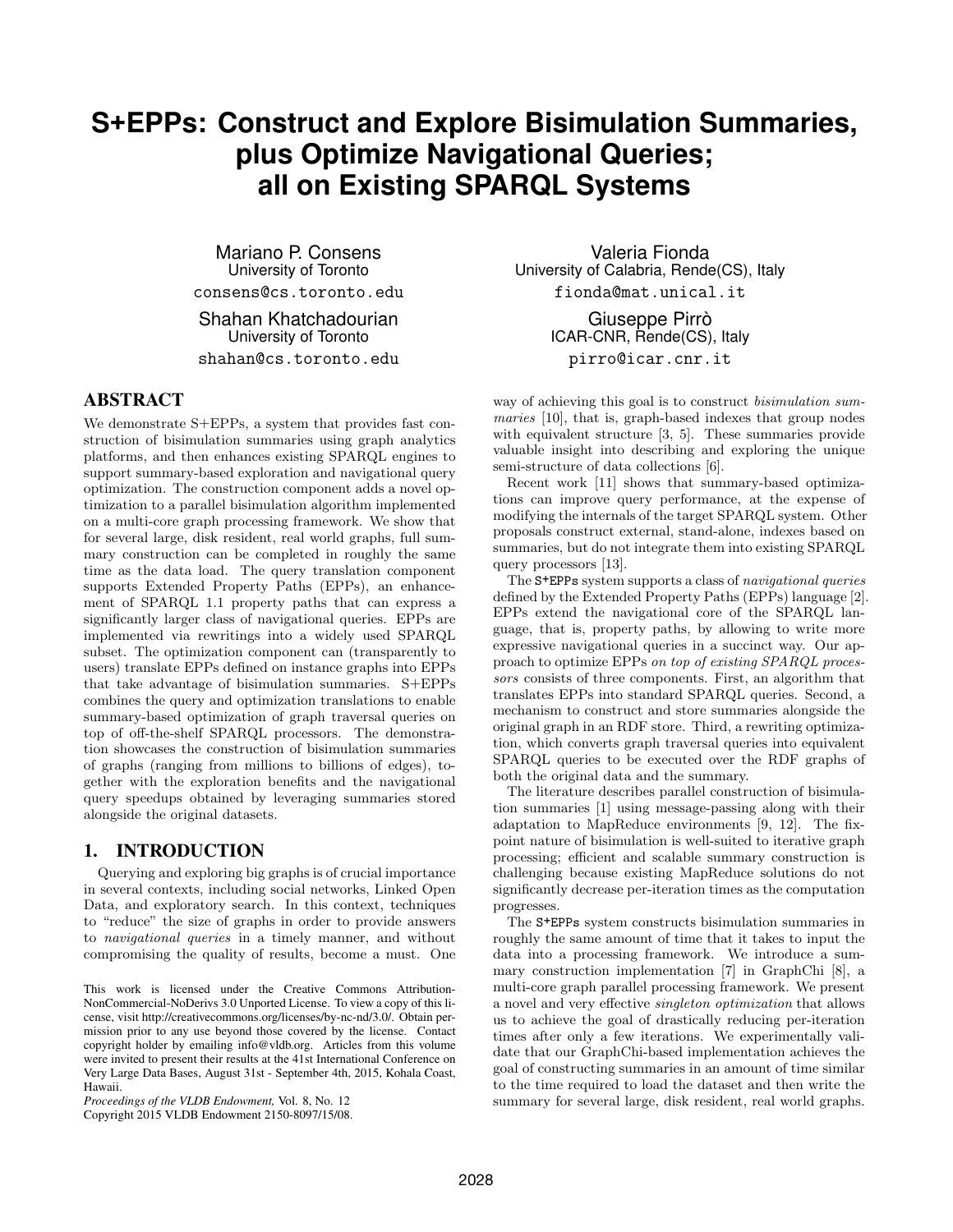

Figure 1: A fragment of data from LinkedMDB - dataset graph (left) and summary graph (right)

We also compare our multi-core approach with Hadoop and give evidence to support our GraphChi-based summary construction on a laptop as well as on large multi-core systems.

The S+EPPs approach to store summaries alongside the corresponding instance data enables the use of RDF tools (e.g., visualizations) to explore both summaries and instances. In the demonstration we show how exploration tools facilitate the writing of navigational queries.

Contributions. To the best of our knowledge, S+EPPs is the first system that combines fast building of bisimulation summaries with navigational query translators that leverage existing SPARQL query processors to take advantage of summary-based optimizations without modifying the internals of SPARQL engines. In addition, the availability of summaries as graphs alongside the original instance graphs provides additional support for data exploration activities.

The rest of this paper is organized as follows. In Section 2, we elaborate on the construction of summaries. In Section 3, we outline the language of EPPs, the translations, and how they can be used to implement summary-based optimization techniques. In Section 4, we describe the demonstration scenarios.

# 2. SUMMARY CONSTRUCTION

Preliminaries. We consider an RDF *dataset* graph as a finite set of labeled, directed edges between distinctly labeled nodes. We construct structural summaries that group nodes of a dataset graph using bisimilarity as the notion of equivalence. Figure 1 (a) (right) shows a dual bisimulation summary materialized as an RDF graph, which connects to the original data fragment in Figure 1 (a) (left). Each block node in the summary is identified by a URI (minted from a hash function) that represents a non-overlapping subset of the fragment's nodes using bc:extentContains edges to each of the dataset graph nodes belonging to the block (referred to as the block's extent). Blocks are also connected by edges that summarize the corresponding semantic relationships between dataset nodes across blocks (e.g., :actor, :director, :country, etc.). Specifically, a summary edge means

that each node in the source block's extent has an edge to some node in the target block's extent, and dually, each node in the target block's extent has an incoming edge from some node in the source block's extent. This specification warranties that graph traversals in the summary graph will match exactly those nodes in the instance that satisfy those same traversals.

We demonstrate a GraphChi-based algorithm to construct summaries in around the same amount of time as it takes to load the instance dataset and then write the summary. GraphChi supports an iterative Bulk Synchronous Parallel (BSP) model using multi-core parallelism to target scalability on "just a laptop". BSP is a node-centric processing model by which nodes in the current iteration execute an Update function that depends on values from the previous iteration. Our summary construction algorithm, described in [7], uses the BSP processing model with the parallel, hashbased approach defined in Blom and Orzan [1], with the important addition of a novel singleton optimization. A block with exactly one dataset graph node in its extent is called a singleton, and our optimization skips processing singletons. We highlight that the singleton optimization is not captured by the stable/unstable block optimization described in [1]. Also, the system of [9] focuses on optimizing processing of (the few) large blocks, while we target the opposite spectrum of block sizes because we can skip processing (the many) singleton blocks.



Figure 2: Example query graph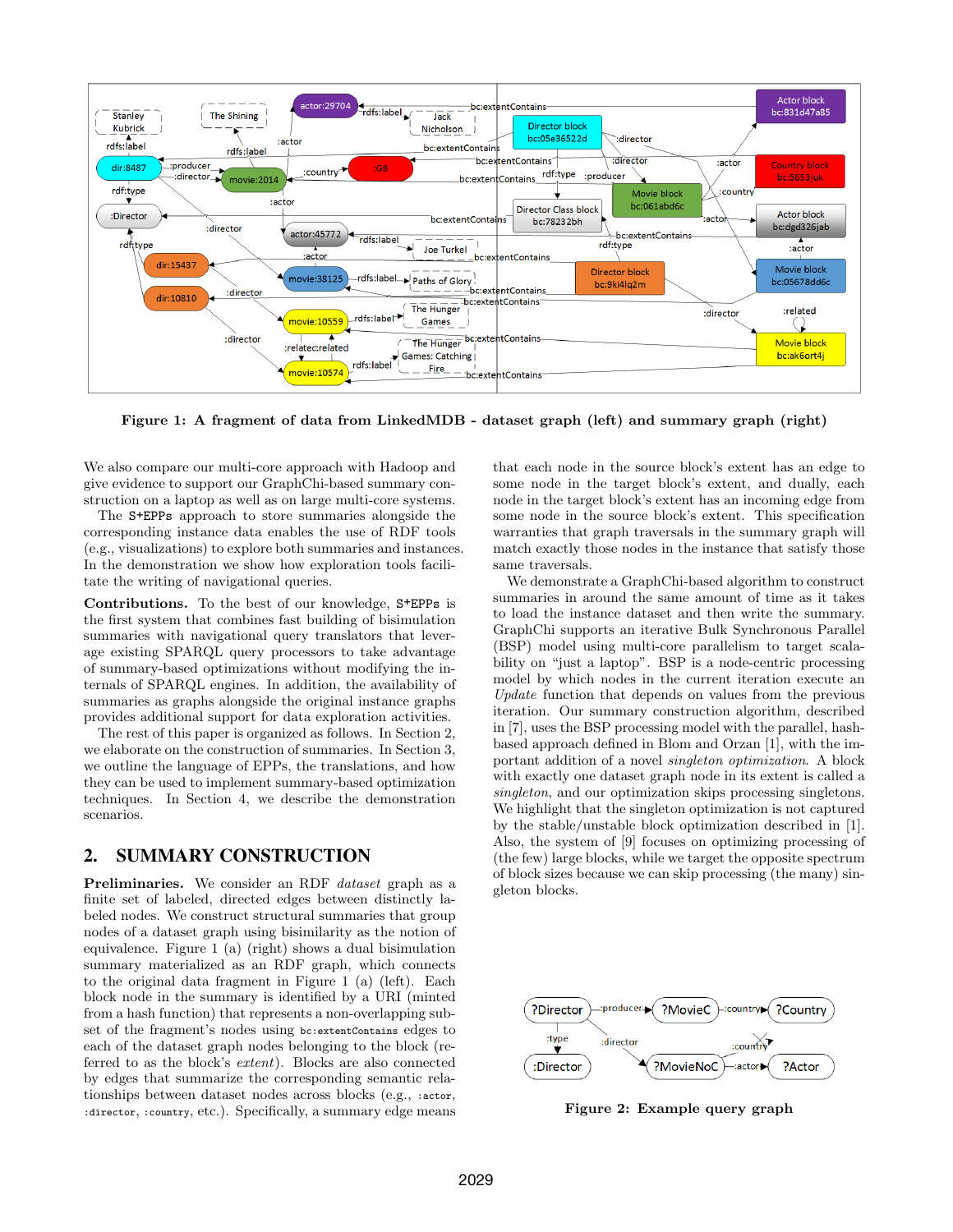```
epp ::='^' epp | epp '+' | epp '?' | epp'*' | epp '/' epp |
      epp '|' epp |'(' epp ')' | [pos]<sup>1</sup> test [pos]<sup>2</sup> |<br>epp '&' epp | epp '∼' epp<br>test ::= '!' test ||' test '&&' test | test '||' test |<br>'(' test ')' | base
     base  ::= \text{uri} | 'TP('pos ', 'epp ')' | 'T('EExp')EBInCall ::= BuiltInCall | pos
       pos := ' s' | ' -p' | ' -c
```
Table 1: Syntax of EPPs

# 3. EPPS TO SPARQL TRANSLATIONS

Our demonstration focuses on navigational queries expressed in the EPPs language [2]. The EPPs syntax shown in Table 1 allows expressing navigational queries as traversal operations over edge labels in an RDF graph<sup>1</sup>. EPPs navigational patterns can be executed either on the instance graph (denoted as EPPsI) or the summary graph (denoted as EPPsS). EPPs can be automatically translated into a SPARQL query.

In what follows, we describe the S+EPPs translations using one of the example EPPs used in the demonstration, showing its translation to SPARQL. The navigational query answers find actors who appear in movies without country information; additionally, the director of those movies should also be the **producer** of a movie with country information. We can express this query as an EPPsI from the :Director node to all the reachable ?Actor nodes.

:Director \_o(rdf:type && TP(\_s,:producer/:country)) \_s/ (:director && !TP(\_o,:country))/:actor ?Actor

The above EPPsI is evaluated on the instance graph in Figure 1 (a) (left) as follows. First, there is a backward traversal over rdf:type edges to the node dir:8487 from where it is necessary to check the existence of a traversal across :producer edges followed by :country edges. Then, there is also a traversal from those nodes across :director edges to movies; then, movies that support a :country edge traversal (i.e., movie:38125) have to be kept. Finally, a traversal from movie:38125 across :actor edges returns actor nodes, i.e., actor:45772. The EPPstoSPARQL translation automatically generates the following SPARQL query over the instance graph.

```
SELECT DISTINCT ?Actor WHERE { GRAPH <http://instance> {
?Director rdf:type :Director .
?Director :director ?MovieNoC .
FILTER EXISTS { ?Director :producer ?MovieC .
  ?MovieC :country ?Country . }
?MovieNoC :actor ?Actor
FILTER NOT EXISTS { ?MovieNoC :country ?someCountry }}}
```
This query corresponds to the graph pattern shown in Figure 2, which can be executed on existing SPARQL processors. Note that movies with country information are discovered via the pattern (?MovieC,:country,?Country) while its counterpart, the edge with a cross through it, searches for movies without country information. Finally, note that the translation of the EPPsI is a SELECT query that, in this case, returns distinct ?Actor nodes.

Summary-based optimization occurs when a navigational query on the instance is translated into a navigational query on the summary. In the translated query, edge traversals occur between blocks instead of between instance nodes, and a last step is added to traverse bc:extentContains edges to



Figure 3: Architecture of S+EPPs system

navigate from summary blocks back to instance nodes. The EPPsItoEPPsS translation implements this optimization.

Returning to our example EPPsI from the :Director node to all the reachable ?Actors nodes, the EPPsItoEPPsS translation produces the following EPPsS.

```
:Director _o bc:extentContains _s/_o(rdf:type &&
```
 $TP(.s, :producer/(country))$ <sub>s</sub>/(:director && ! $TP(.o, : country)$ ) /:actor/bc:extentContains ?Actor

The EPPstoSPARQL translation of the example EPPsS gives the following (summary-optimized) SPARQL query.

SELECT ?Actor WHERE { GRAPH <http://summary/blockedges> { ?Director rdf:type ?DirectorTypeBlock . ?Director :director ?MovieNoC . FILTER EXISTS { ?Director :producer ?MovieC . ?MovieC :country ?Country .} ?MovieNoC :actor ?ActorBlock . FILTER NOT EXISTS { ?MovieNoC :country ?someCountry .}} GRAPH <http://summary/extentedges> { ?DirectorTypeBlock bc:extentContains :Director. ?ActorBlock bc:extentContains ?Actor .} }

### 4. DEMONSTRATION

Figure 3 summarizes the S+EPPs approach. The main goal of the demonstration is to inform attendees about the features of S+EPPs. We demonstrate scenarios that include efficient summary construction using a novel singleton optimization, query optimization, and summary-based exploration. Our demonstration includes LinkedMDB [4] and DBpedia, two datasets from the Linked Open Data project. LinkedMDB's dataset graph has around 1.3M nodes and 6M edges, and DBpedia's dataset graph has over 48M nodes and 317M edges.

Summary Construction. We demonstrate to attendees that multi-core architecture is a viable way to construct summaries of large graphs. We process LinkedMDB on our demonstration laptop. We process real-world datasets on a remote multi-core machine that has 8 Xeon X6550 2GHz 8-core CPUs, and which can process 64 nodes in parallel. The machine allocates 80GB of main-memory to the Java 8 JVM, though our implementation executes on unmodified GraphChi 0.2 using less than half that amount. Our results show that our implementation computes DBpedia's summary over 50% faster than the time to load the dataset graph and write the RDF summary; We further demonstrate

<sup>&</sup>lt;sup>1</sup> note that  $[pos]^1$  defaults to s and  $[pos]^2$  defaults to so